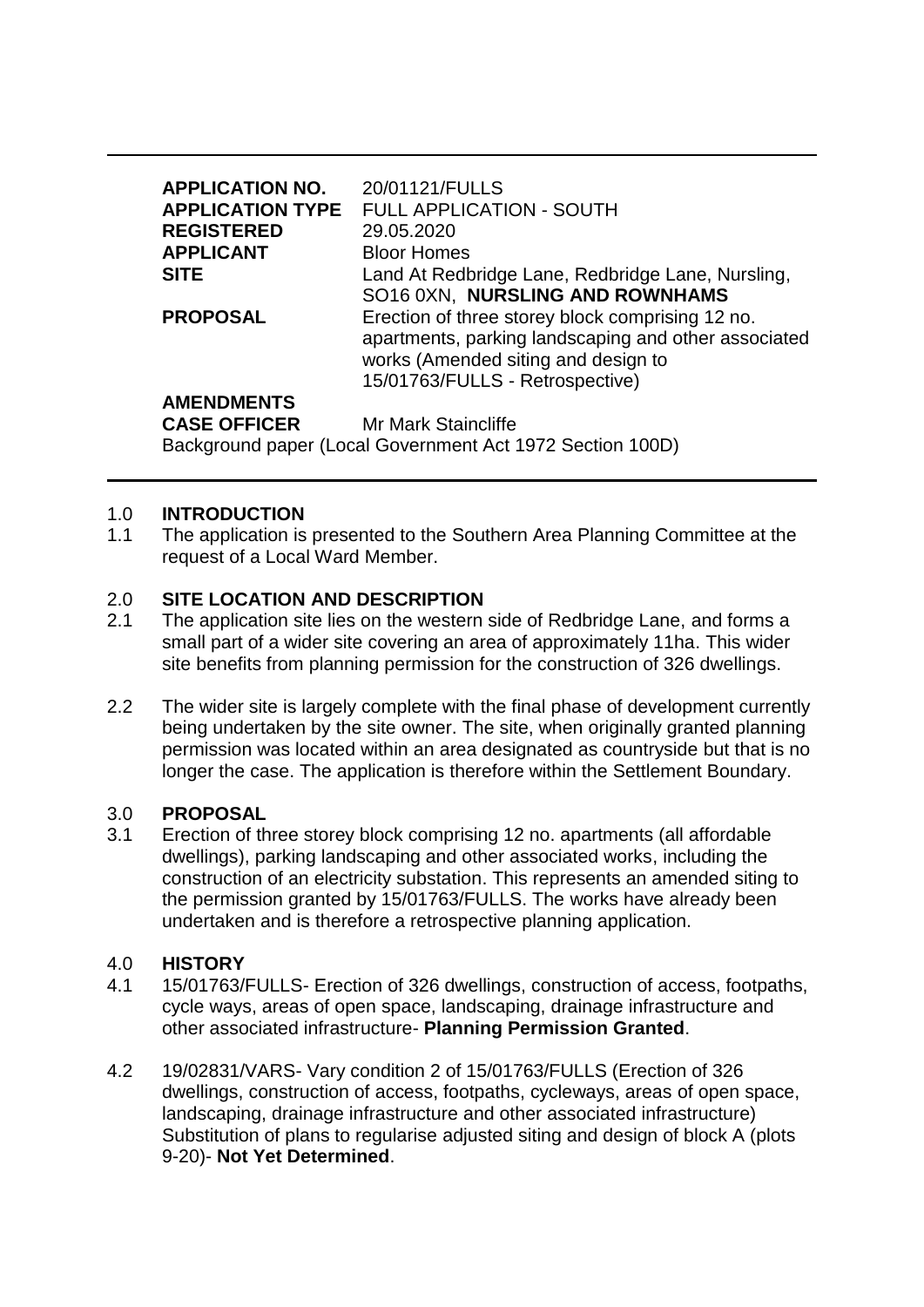# 5.0 **CONSULTATIONS**

- 5.1 **Refuse-** No objection.
- 5.2 **Highways** No objection.
- 5.3 **Landscape-** Comment (Summarised):

The movement and building of the large flatted development in the amended position has now virtually obscured this ling view through and the purpose of the frontage amenity space and is visual link with planting to the larger open space to Fen Meadow and beyond. It does have a detrimental impact within the streetscene due to this. There is no space left to implement any mitigation landscaping of value.

5.4 **Community and Leisure**- It would be helpful to understand what mitigation the applicant proposes as a consequence of this loss of landscaping / open space. Whilst this will not remove the impact of the block of flats there will be scope for additional planting elsewhere on the development.

## 6.0 **REPRESENTATIONS** Expired 10.07.2020

- 6.1 **Parish Council-** Object (summarised):
	- Only 14 metres from the houses opposite.
	- Entrance to the block will be very close to the public footpath with the separation verge being almost non-existent.
	- The loss of the green verge in front of the block seriously impacts the look when entering the estate.
	- Loss of privacy to these plots 153, 154 and 156.
	- Flats overlook both 9 and 11 Bodding Avenue (Windows only 14.5) metres).
	- Character of the area on entry to the estate changes.
	- The appearance is incongruous and over dominates the entry to Bodding Avenue.
- 6.2 9, 11, 35 74 Bodding Avenue & 1 Nutsea Road- Object (summarised)
	- Harm to character of area:
	- Crime and community safety
	- Poor Design
	- Noise & Disturbance
	- Overlooking habitable windows and gardens
	- Unnecessary size, scale and bulk
	- Loss of sunlight
	- Traffic
	- Parking safety
	- Smell
	- Negative impact on house prices
	- Loss of public open space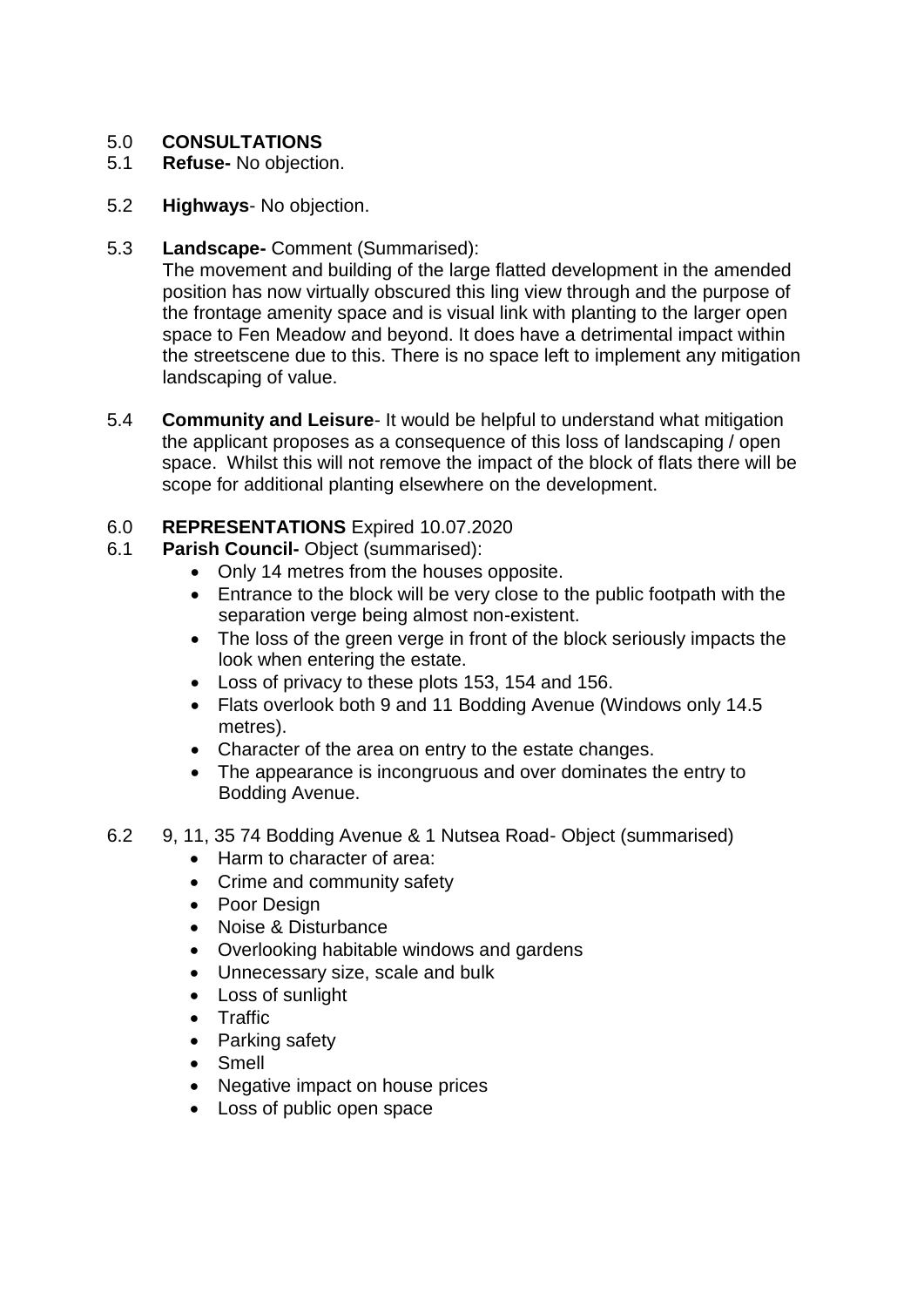# 7.0 **POLICY**

7.1 Government Guidance National Planning Policy Framework (NPPF) National Planning Practice Guidance (NPPG)

#### 7.2 Test Valley Borough Revised Local Plan (2016)(RLP) COM2 (Settlement Hierarchy) T1 (Managing Movement), T2 (Parking Standards) E1 (High quality development in the Borough) E2 (Protect, conserve and enhance the landscape character of the Borough), E5 (Biodiversity) E7 (Water Management) E8 (Pollution) E9 (Heritage) LHW1 (Public Open Space) LHW4 (Amenity)

7.3 Supplementary Planning Documents (SPD) Infrastructure and Developer Contributions New Forest SPA Mitigation- Interim Framework Solent Recreation Mitigation Strategy

## 8.0 **PLANNING CONSIDERATIONS**

8.1 The main planning considerations are: The main planning considerations are:

- Principle of the development
	-
	- Amenity of Existing Residents • Highways impacts
	-
	- Ecology
- Design
- Landscape
- Highways

# 8.2 **Principle of Development**

Section 38 (6) of the Planning and Compulsory Purchase Act 2004 requires that the determination of planning applications must be made in accordance with the development plan unless material considerations indicate otherwise.

- 8.3 Section 73A of the Town and Country Planning Act specifically accommodates the submission of retrospective applications. The Act is clear that any such application should be considered on its merits.
- 8.4 COM2 presents the way the settlements, classified in the settlement hierarchy, will develop in the future. COM2 seeks to promote a sustainable pattern of development. As a matter of fact there is an extant planning permission in place for the block of flats to be constructed, though the extant permission would see the block of flats set back a further 3.39m into the site and thus a greater distance between the block of flats and the properties opposite.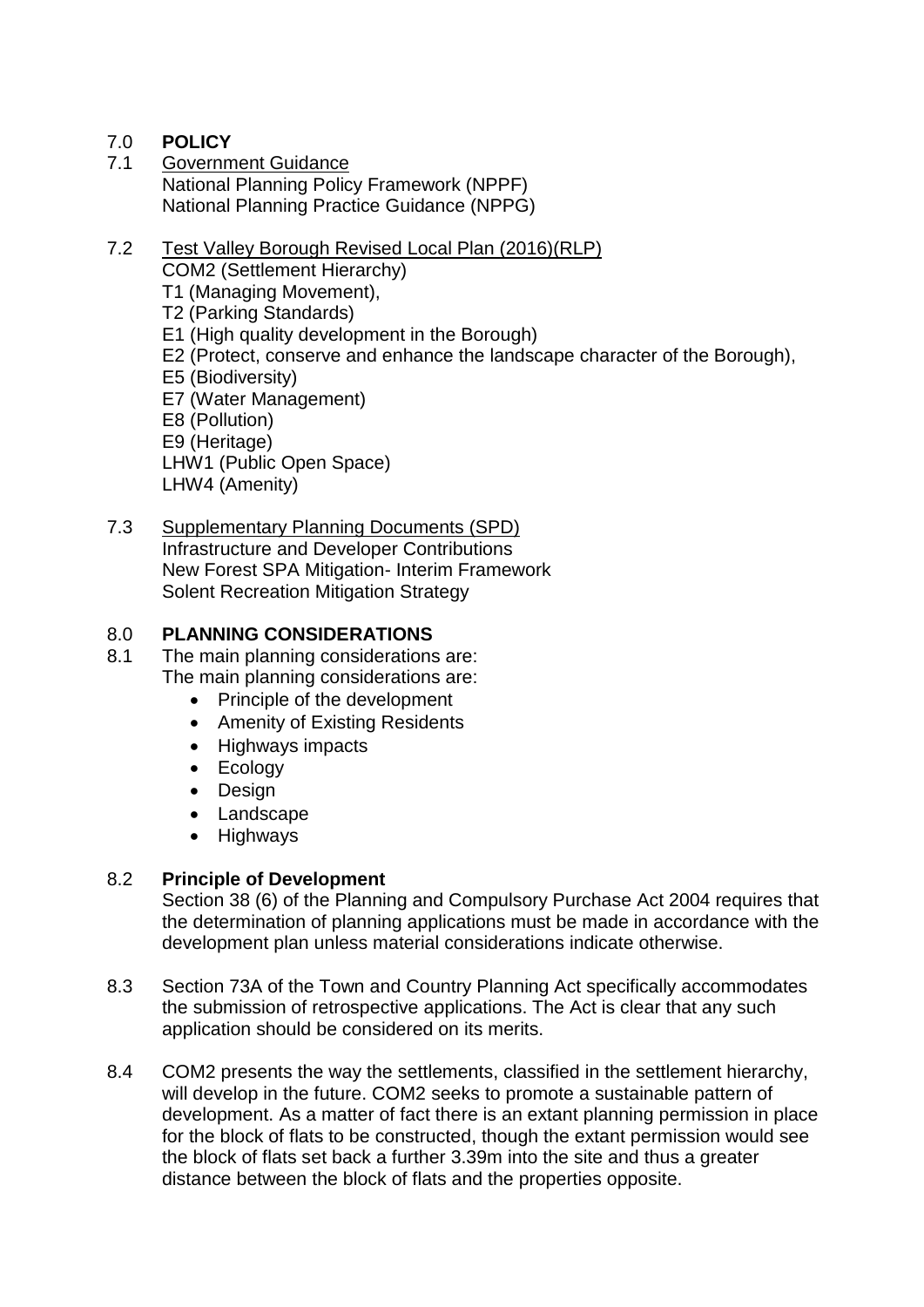8.5 Policy COM2 creates a presumption in favour of sustainable development within the defined limits of settlements. The development is considered to accord fully with COM2. Subject to compliance with the RLP as a whole, development can be supported. These other material considerations are dealt with in detail below.

## 8.6 **Amenity of Existing Residents**

Policy LHW4 of the RLP sets a number of criteria against which development proposals will be assessed in order to safeguard the amenity of existing and future residents, particularly in terms of overlooking, loss of privacy and any adverse impact in terms of loss of daylight/sunlight.

8.7 At its closet point The block in question has been built 3.39m closer to the dwellings in Bodding Avenue. The principal impact is in on numbers 15, 11, 09 & 07 Bodding Avenue as well as 01 Nutsea Road. The separation distance between the block and plots 112 & 113 have not changed and thus no material change in the impact of the development on these properties. The table below sets out the minimum separation distance between these properties and the block of flats.

| . .     |                   |
|---------|-------------------|
| ۰,<br>v | ٠<br>×<br>۰.<br>w |
|         |                   |

| Property                                     | 07<br><b>Bodding</b> | 09<br><b>Bodding</b> | <b>Bodding</b> | 15<br><b>Bodding</b> | 01<br><b>Nutsea</b> | <b>Plot 112</b> | <b>Plot 113</b> |
|----------------------------------------------|----------------------|----------------------|----------------|----------------------|---------------------|-----------------|-----------------|
|                                              | Avenue               | Avenue               | Avenue         | Avenue               | Road                |                 |                 |
| Separatio<br>n as built<br>(Wall to<br>Wall) | 14.5                 | 14.5m                | 18.50m         | 25m                  | 20 <sub>m</sub>     | 12 <sub>m</sub> | 12m             |

8.9 As set out above, the block has not been constructed in accordance with the approved layout and has resulted in the block being materially closer to a number of properties. The properties listed above are considered to be those most impacted by the development in terms of loss of sunlight, daylight, privacy and overbearing impact. These matters are considered in turn below.

# 8.10 Sunlight, Daylight, Shadowing

The properties in Bodding Avenue and Nutsea Road are located to the South East, South and South West of the block. Taking into consideration the separation distances, size and scale of the block and its geographical location in relation to these properties, it is considered that development would not result in such a change to the level of light entering the properties or shadow cast over them to conclude that harm would occur . The proposal does not result in harm in this respect.

# 8.11 Privacy & Overbearing impact

The design and layout of the block is largely the same as the block permitted under the original planning permission. The only material change is the siting of the building. When considering the original planning application the level of mutual overlooking within the site was considered acceptable with regards to all elevations and all plots.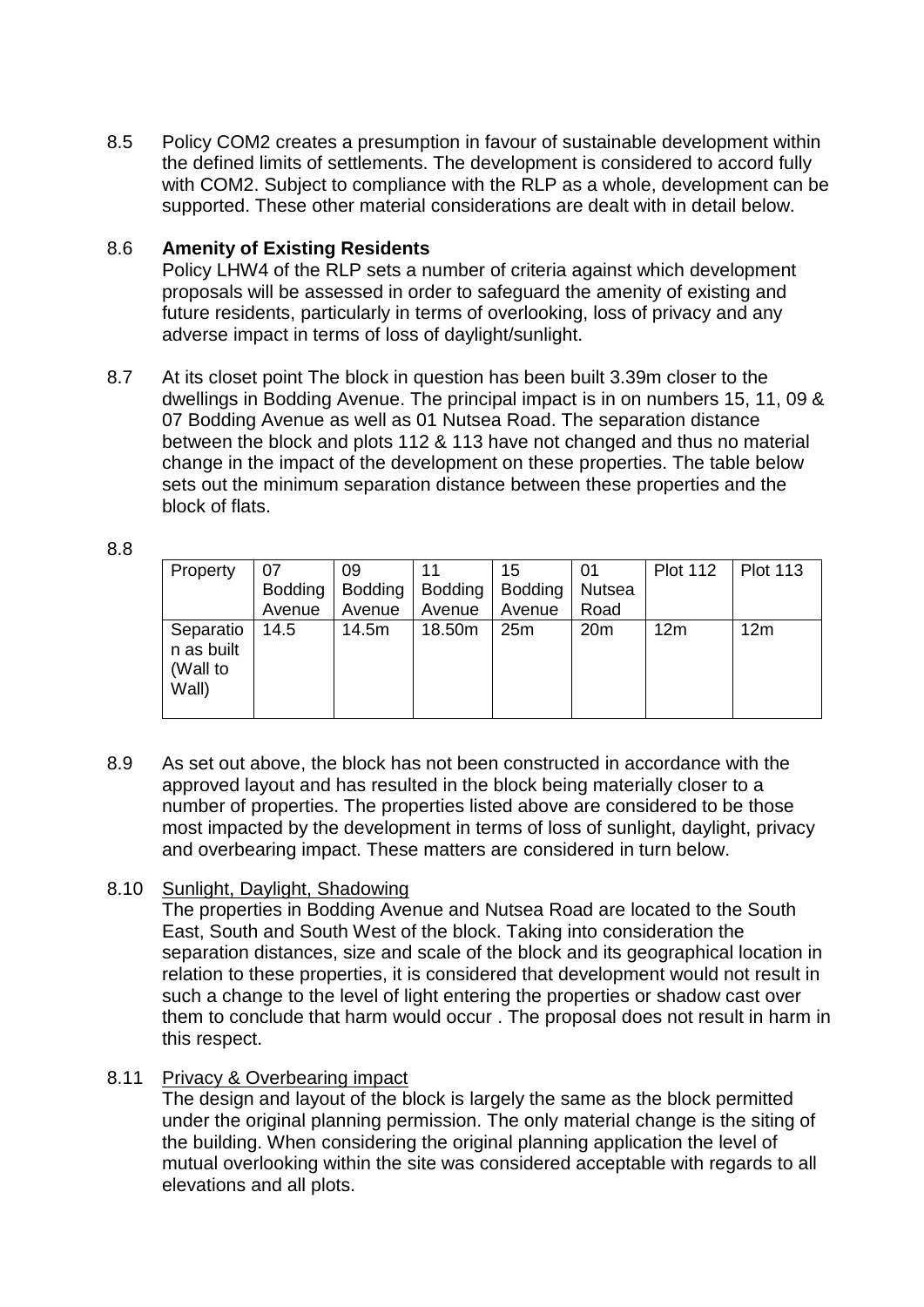- 8.12 It is accepted that the building has moved closer to some dwellings but the separation distance is still in excess of 14m to the dwellings in Bodding Close. When considered the original application, amenity was considered within the report and it was concluded that the separation distances between properties was acceptable.
- 8.13 It is a fact that the separation distance between the block and Plot 112 & Plot 113 (to the West of the block) has remained at 12m. When considering the original application it was considered that this separation distance was acceptable, it would therefore be very difficult to now argue that a separation distance in excess of 12m would result in harm to the residential amenities of residential properties where the separation distance is greater than 12m.
- 8.14 In summary, taking into consideration the separation distances, the size of the block and the positions of habitable rooms in both the block and surrounding properties, it is considered that the relationship is acceptable and will not result in harm to the residential amenities of adjoining neighbours and would therefore accord with Policy LHW4.

#### 8.15 Highways & Parking

The proposal has not resulted in any changes to the internal road layout and is therefore considered to accord with Policy T1 of the RLP. The number of parking spaces allocated to the block of flats also remains unaltered and provides sufficient parking to meet the requirements of Policy T2 and Annex G of the RLP.

# 8.16 Design

The design of the block of flats remains materially unchanged from the original planning permission. As acknowledged within the original report for application 15/01763/FULLS and in particular paragraph 8.26, the proposed development is high quality and all elements have been carefully designed to ensure the development as a whole is coherent and that the blocks have been carefully designed that they offer natural surveillance to all public and private areas. Taking into consideration the content of the original report and the quality of materials selected for the development it is considered to be of a high quality design and therefore conforms to Policy E1 of the RLP.

### 8.17 Character and Appearance of the Area

The movement of the building further forward has obscured the view from the entrance of the site to the public open space and wooded area to the rear. It is unfortunate that this visual link has largely been lost. However, the design, size and scale of the block has not been altered from the original consent, it would therefore always have been possible to have prominent views of the large flank elevation of the block of flats and limited views through to the woods at the rear of the site .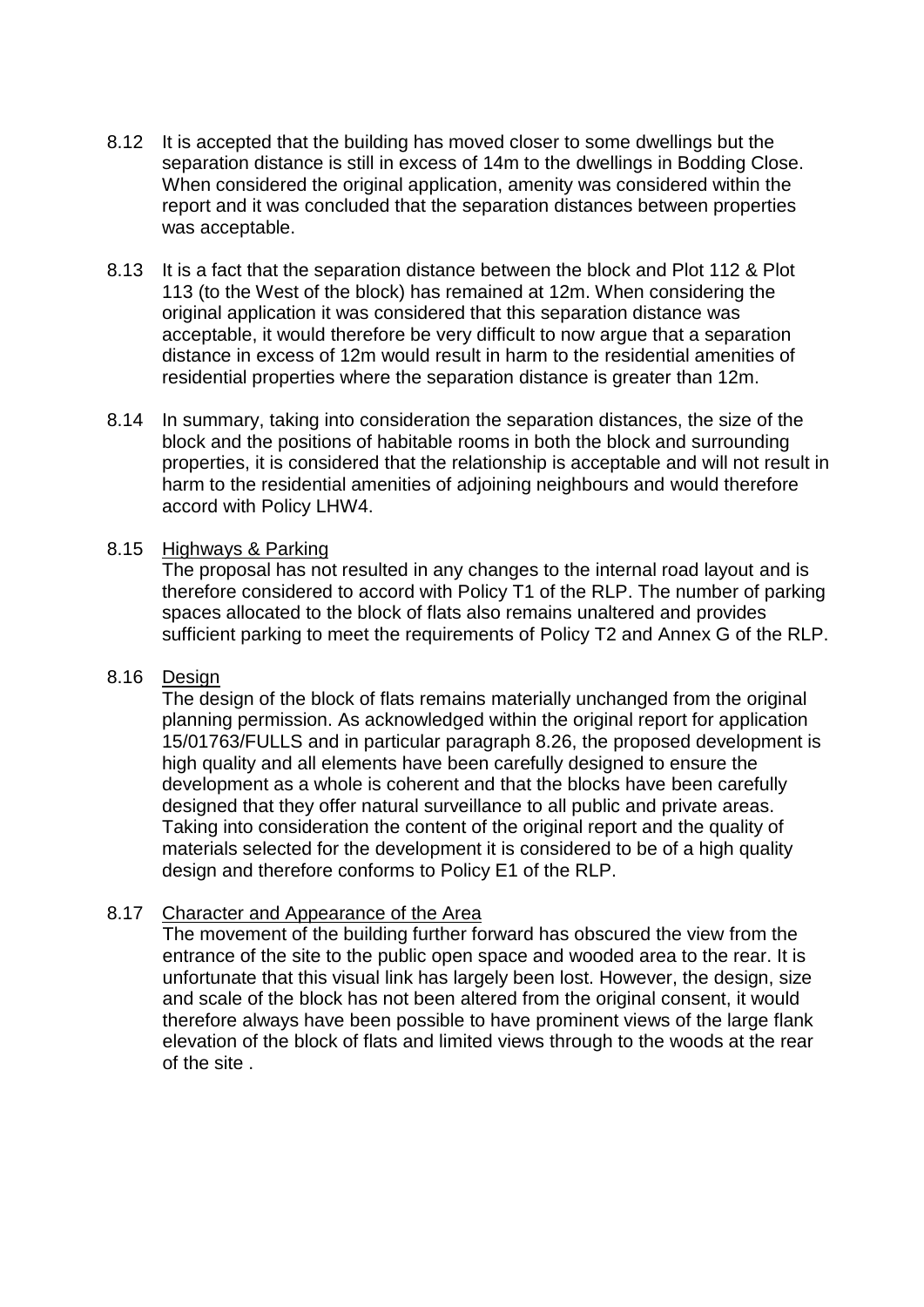8.18 It does water down the overall concept for this part of the site, however, the harm is not so great that it could be argued that there was conflict with the RLP. There is still a small area to the front of the block for some landscaping to soften this view and vista. The proposal is a well designed block of flats and has utilised high quality materials. On balance the proposal is considered to have a neutral impact on the character and appearance of the area and therefore conforms to Policy E2 of the RLP.

## 8.19 Public Open Space

Paragraphs 8.30-8.35 of the committee report for application 15/01763/FULLS sets out the requirements for open space and the level of open space secured through the s106 agreement. In summary, the public open space policy requirement was 1.8612ha but the development secured 2.99ha of open space. This was further supplemented by the Home Covert Management Plan, which provides for public access in perpetuity to the woodland area immediately adjoining the site.

- 8.20 The change in the siting of the block of flats has resulted in the loss of a small section of public open space which equates to 0.01 hectares, this is unfortunate as this area was envisaged to contribute to the character and appearance of the area. However, taking into account the negligible amount of public open space lost through the revision and the extensive amounts, over and above the policy requirement, secured through the original planning permission it is not considered to be reasonable or CIL compliant to secure a commuted sum or additional public open space. The proposal is therefore considered to accord with Policy LHW1 of the RLP.
- 8.21 Crime and Community Safety Neighbour comments have listed crime and community safety as a reason for objection. However, these comments have failed to identify how the siting of this building would result in issues of crime and community safety.
- 8.22 As explained in paragraph 8.15 above, the block of flats has been carefully designed to ensure that it offers natural surveillance to the public domain as well as the private parking area of the flats. Taking into consideration the above it is considered that the proposal accords with Policy CS1 of the RLP

### 8.23 Noise Disturbance & Smell

Concerns have been expressed by local residents that the proposal will result in unacceptable noise, disturbance and smell from the block of flats. As previously outlined above, the nearest residential property is 14m away. This separation distance is far greater than the distances separating existing detached and semidetached properties from each other.

8.24 It is difficult to envisage how a block of flats 14m from the nearest residential property would result in noise disturbance and smell that would justify a reason for refusal. It is concluded that the separation distance between the block of flats and the properties opposite would not result in harm to the residential amenities of these properties and therefore accords with Policy E8 and Policy LHW4 of the RLP.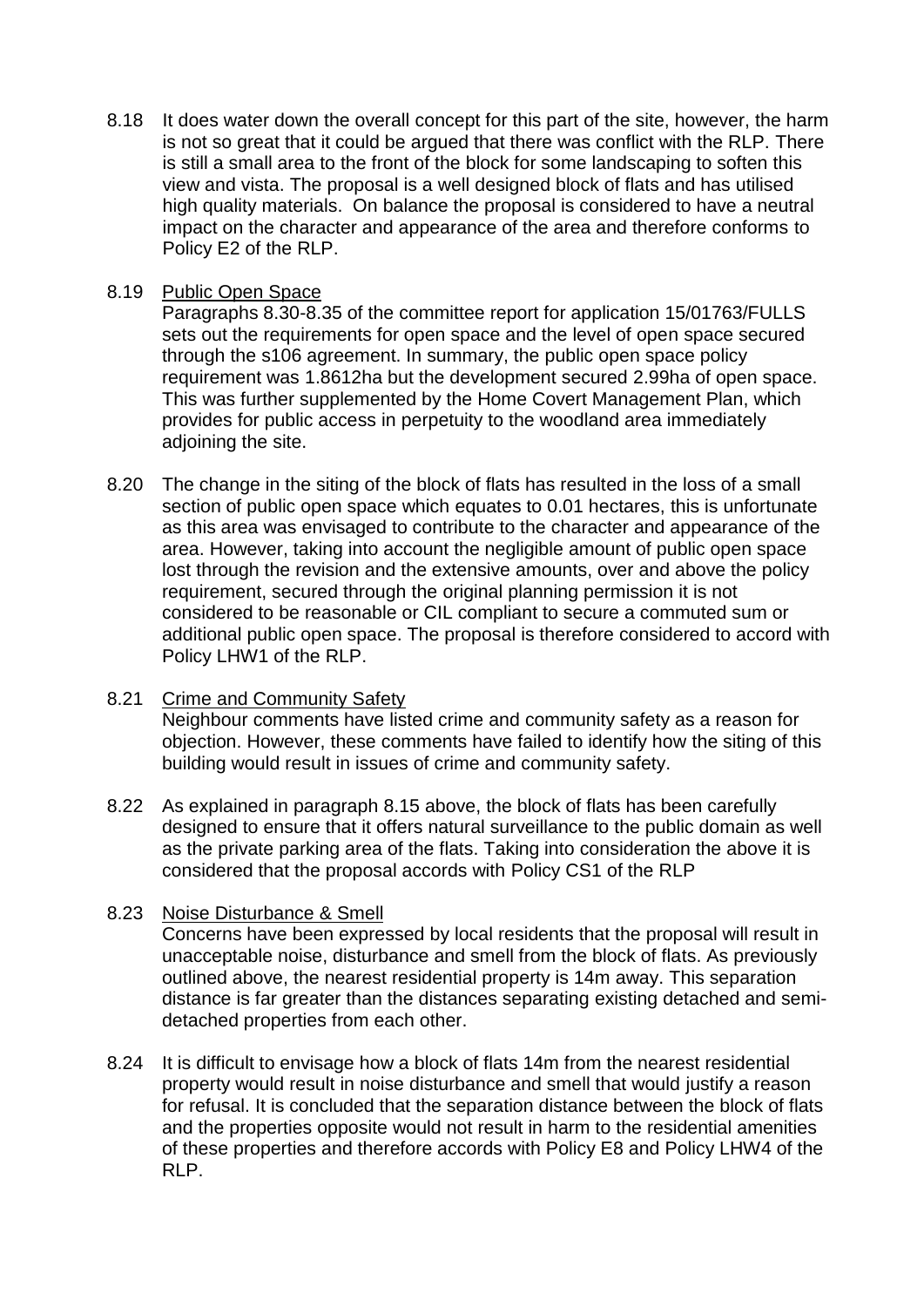## 8.25 Nitrate Neutrality

The River Test and its major tributaries flow into the Solent. The Solent region is one of the most important for wildlife in the United Kingdom. There are currently high levels of nitrogen and phosphorus input into this water environment and there is evidence to suggest that this is having a detrimental impact on the biodiversity of this area. Housing and other certain types of development are currently contributing negatively towards this issue and there is evidence that further development, without mitigation, would exacerbate this impact.

- 8.26 The Solent region consists of the following Special Areas of Conservation (SAC) and Special Protection Areas (SPA):
	- Chichester and Langstone Harbours SPA
	- Portsmouth Harbour SPA
	- Solent and Southampton Water SPA
	- Isle of Wight Lagoons SPA
	- Solent Maritime SAC
	- Solent and Dorset Coast SPA (Proposed)
- 8.27 These sites are protected by National and European Law which requires the Council to undertake a formal assessment of the implications of any new plans or projects that may be capable of affecting the designated interest features of European Sites before deciding whether to grant planning permission for new residential development. This formal assessment is known as an Appropriate Assessment and considers the potential adverse effects of a plan or project (in combination with other plans or projects) on Special Areas of Conservation and Special Protection Areas. The European Court of Justice recently determined a case related to considering water quality in Appropriate Assessments. The impact of the case law is that any development which could result in a decrease in water quality would cause a likely significant effect on the Solent's European sites.
- 8.28 In the context of planning, the impact comes from population increase and the resultant increase in effluent. Proposed developments for new housing, hotels and care homes (as well as other forms of overnight accommodation) are being affected by the issue as a result. Given the nature of this application the applicant was invited to provide an assessment. A finalised nitrate budget calculation and proposed mitigation has been submitted and an Appropriate Assessment submitted to Natural England. Natural England raise no objection subject to securing mitigation in perpetuity. The mitigation off-setting land is within the wider application site and its retention as public open space is already secured through the original s106 agreement. As such, the proposed development does not conflict with the Habitats Regulations and accords with Policy E5 of the TVBRLP.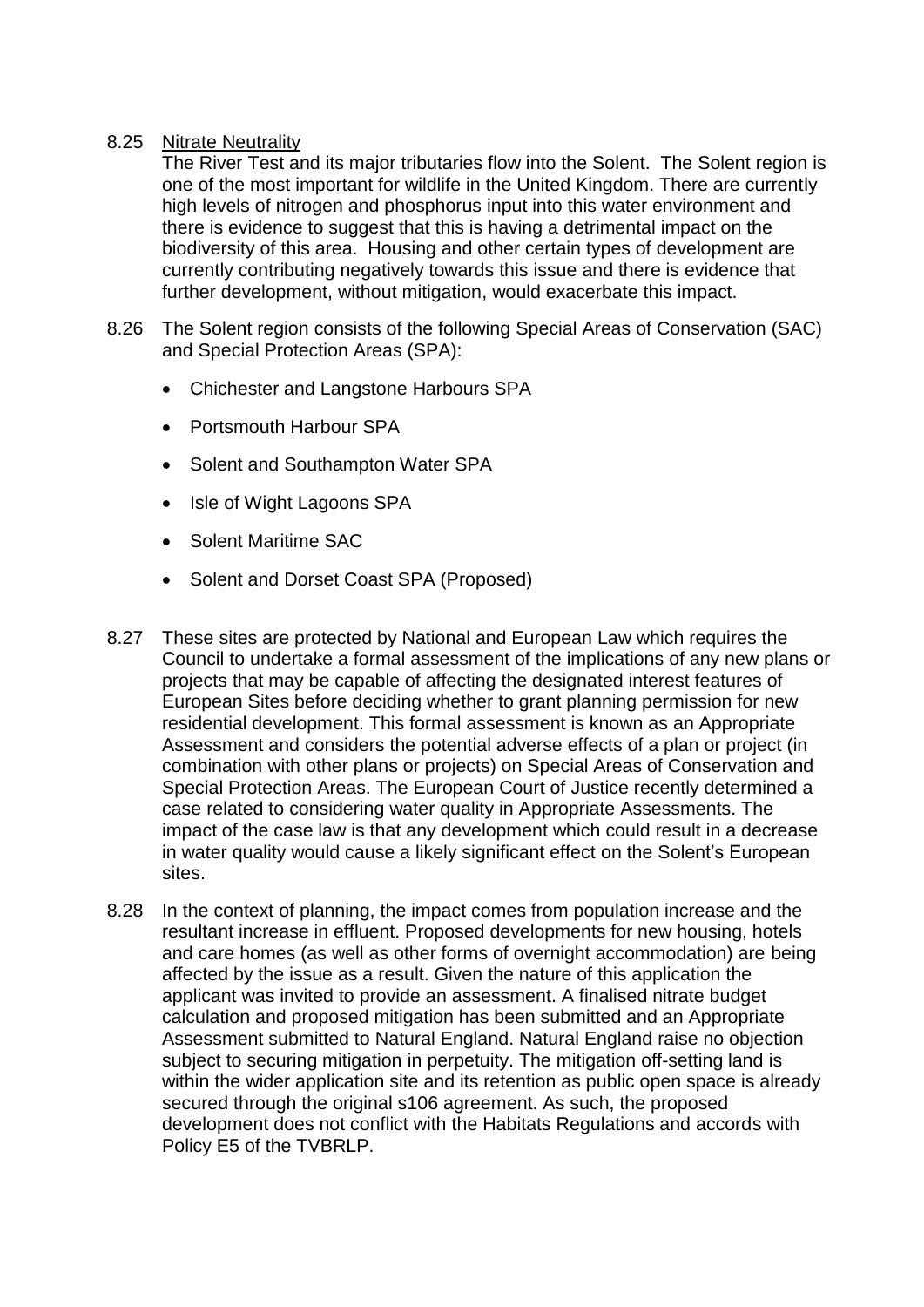### 8.29 Affordable Housing

The block of flats is still proposed to be 100% affordable housing. This is in accordance with the original planning permission and is reflected within the heads of terms of the original s106 agreement. Should planning permission be granted for the development a deed of variation to the original section 106 agreement would be required to secure this development as affordable housing in perpetuity. Subject to the above the development is considered to accord with Policy COM 7 of the RLP.

## 8.30 Electricity Substation

The principal reason for the block of flats being located in an alternative location is due to the construction of an electricity substation. The application also seeks planning permission for this infrastructure.

8.31 Taking into consideration the modest size of the substation and the high quality design and visual appearance of it, it is considered that the proposal has a satisfactory relationship with the character and appearance of the area. Taking these matters in the round it is considered that the proposal is high quality design and accords with Policy E1 & E2 of the RLP.

## 8.32 Property Prices

The concerns expressed by local residents with regards to property prices is noted. However, Paragraph: 008 Reference ID: 21b-008-20140306 of the Planning Practice Guidance is clear with regards to the scope of what can constitute a material consideration. In general, planning is concerned with land use in the public interest, so that the protection of purely private interests such as the impact of a development on the value of a neighbouring property could not be material considerations. For this reason the objections from third parties in relation to falling property prices should be afforded no weight.

# 9.0 **CONCLUSION**

- 9.1 It can be seen from the analysis above that the Development Plan policies are complied with in full. Representations received during the life of the application have raised particular concerns with regards to the loss of Public Open Space within the site. The loss of the small area of public open space is unfortunate but the overall impact on the re siting of the block of flats is a neutral impact and there is therefore no direct conflict with Policy E1 & E2.
- 9.2 The report further emphasis the lack of conflict with national and local planning policies, but this would only be the case were the units to be secured as affordable housing through a s106 agreement.
- 9.3 As no conflict with National or local planning polices has been identified, in accordance with paragraph 11 c) of the NPPF it is recommended that the development be approved without delay.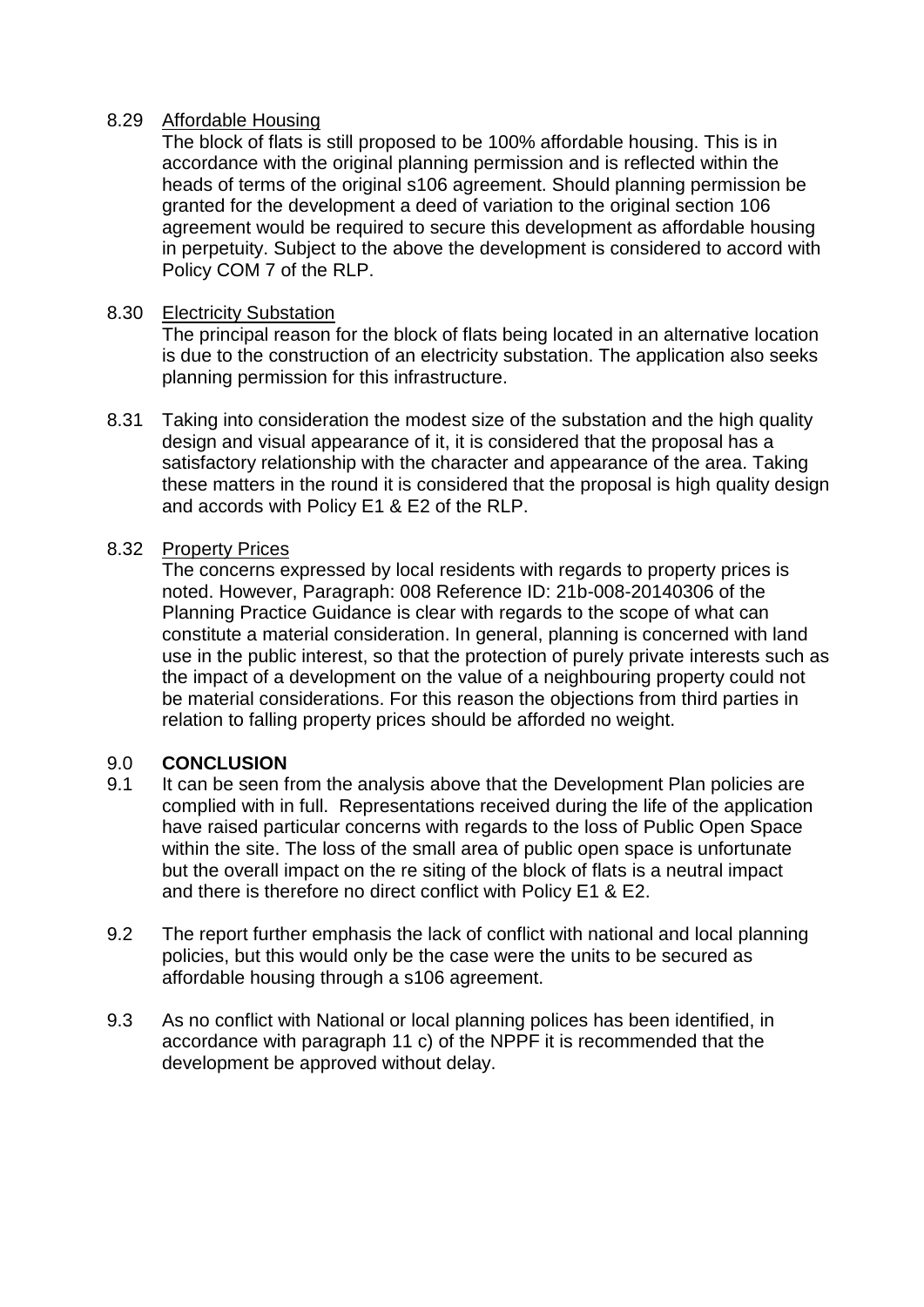### 10.0 **RECOMMENDATION**

**Delegate to Head of Planning and Building for the following: The completion of a legal agreement to secure:**

 **A Deed of Variation to the legal agreement attached to application 15/01763/FULLS to secure all previous s106 requirements, including but not limited to, the provision of all units of accommodation as affordable housing with the terms and tenure mix as set out in that agreement.**

**then PERMISSION subject to conditions and notes:**

- **1. The development hereby permitted shall be begun within three years from the date of this permission. Reason: To comply with the provision of Section 91 of the Town and Country Planning Act 1990 as amended by Section 51 of the Planning and Compulsory Purchase Act 2004.**
- **2. The development hereby permitted shall not be carried out except in complete accordance with the details shown on the submitted plans, numbers:**

**PD/001 PD/002 PD/003 PD/004 PD/005 SL.01.LB SLA1 BML/001 DML/001 SS-PD/01 50087-LS-009F 50087-LS-010F**

**Reason: For the avoidance of doubt and in the interests of proper planning.**

**3. No flat hereby permitted shall be occupied until the approved parking has been laid out and provided for use in accordance with the approved plan and this space(s) shall thereafter be reserved for such purposes at all times.**

**Reason: To ensure sufficient off-street parking has been provided in accordance with the Test Valley Borough Revised Local Plan (2016) Policy T2 and in the interest of highway safety in accordance with Test Valley Borough Revised Local Plan (2016) Policy T1.**

**4. The development hereby approved shall be designed and built to meet Regulation 36 2 (b) requirement of 110 litres/person/day water efficiency set out in part G2 of Building Regulations 2015. Reason: In the interests of improving water usage efficiency in accordance with policy E7 of the Test Valley Borough Revised Local Plan 2016.**